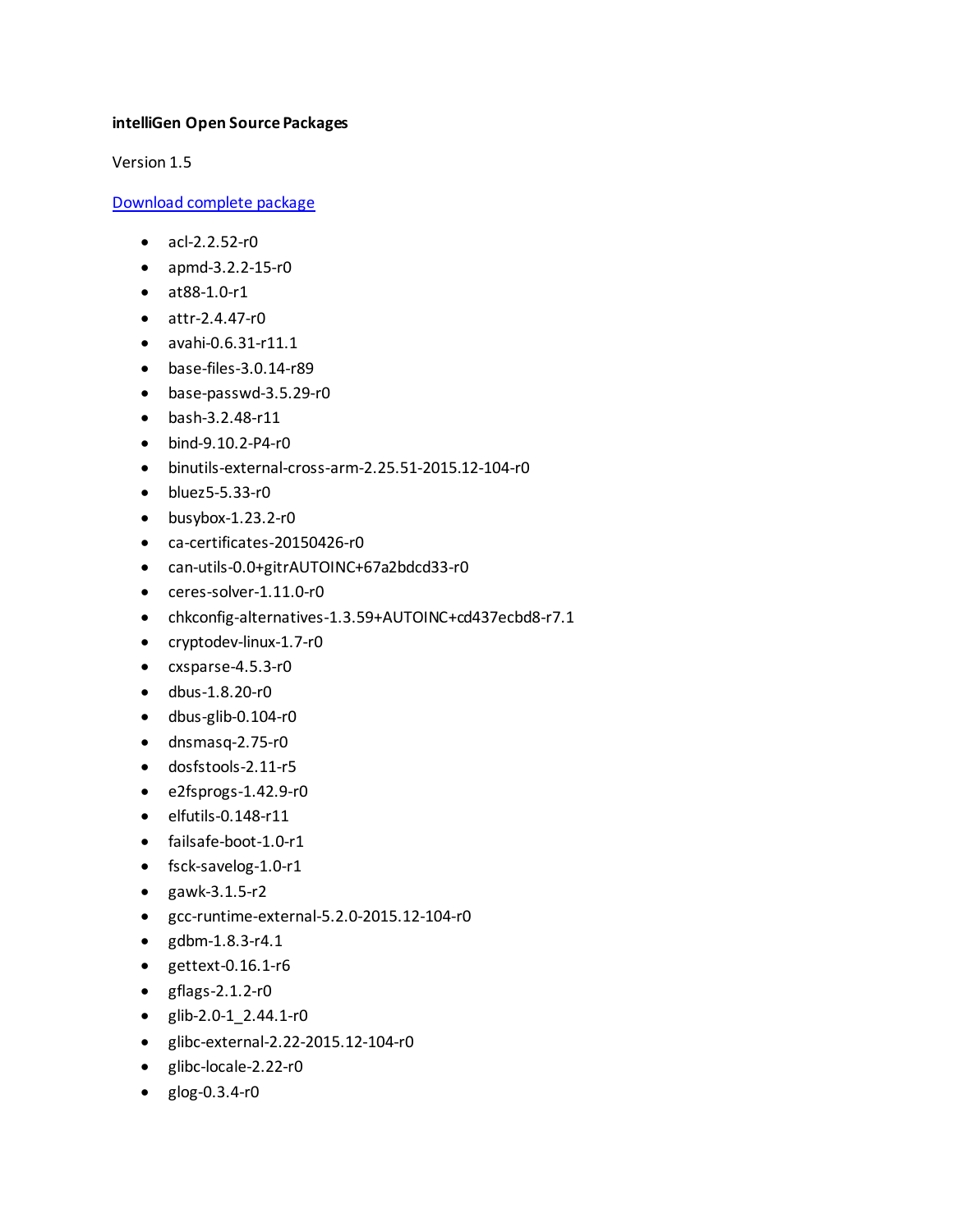- gmp-6.0.0-r0
- gnutls-3.3.17.1-r0
- gtk-doc-stub-1.1+gitAUTOINC+1dea266593-r0
- hdparm-9.48-r0
- hostapd-2.4-r0
- hostap-utils-0.4.7-r4
- initscripts-1.0-r155
- iperf-2.0.5-r0
- iproute2-4.1.1-r0
- iptables-1.4.21-r0
- $\bullet$  iw-4.1-r0
- kbd-2.0.2-r0
- kmod-21+gitAUTOINC+114ec87c85-r0
- libarchive-3.1.2-r0
- libat88-1.0-r0
- $\bullet$  libcap-2.24-r0
- libcgroup-0.41-r0
- libcheck-0.10.0-r0
- libcoap-git-r0
- libdaemon-0.14-r0
- libevent-2.0.22-r0
- libgcc-external-5.2.0-2015.12-104-r0
- libgcrypt-1.6.3-r1
- libgpg-error-1.19-r0
- libgudev-230-r0
- libical-1.0.0-r0
- $\bullet$  libison-7.6.1-r0
- libmodbus-3.0.5-r0
- $\bullet$  libndp-1.5-r0
- libnfsidmap-0.25-r0
- libnl-1\_3.2.25-r1
- libnss-mdns-0.10-r7
- $\bullet$  libpcap-1.6.2-r0
- libpcre-8.37-r0
- libsocketcan-0.0.9-r0
- libtirpc-0.2.5-r0
- libtool-2.4.6-r0
- libtool-cross-2.4.6-r0
- libusb1-1.0.19-r0
- libusb-compat-1\_0.1.5-r0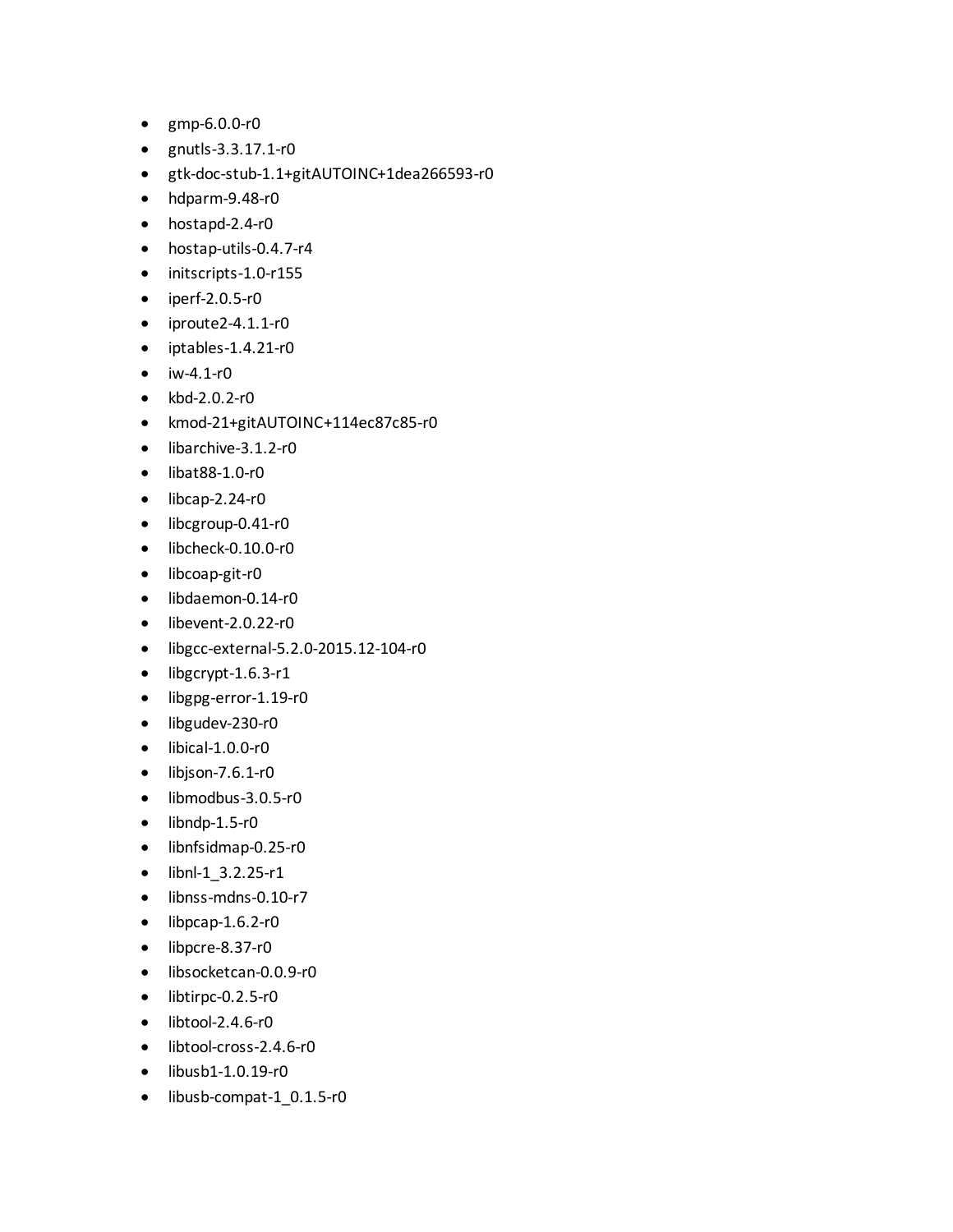- linux-mel-3.14.52-lccd+gitAUTOINC+db1bcba69a-r0
- lzo-2.09-r0
- memtester-4.1.3-r0
- mlocate-0.26-r0
- mosquitto-1.4.2-r0
- mtd-utils-1.5.1+gitAUTOINC+9f107132a6-r0
- netbase-1\_5.3-r0
- nettle-3.1.1-r0
- net-tools-1.60-26-r0
- networkmanager-1.0.4-r0
- nfs-utils-1.3.1-r0
- nspr-4.10.8-r1
- nss-3.19.2-r0
- openresolv-3.5.2-r0
- openssh-7.1p1-r0
- openvpn-2.3.7-r0
- opkg-1\_0.3.0-r0
- pciutils-3.3.1-r0
- perl-5.22.0-r0
- polkit-0.113-r0
- pps-tools-0.0.0+gitAUTOINC+0deb9c7e13-r0
- procps-3.3.10-r0
- python-pygobject-2.28.3-r0
- $\bullet$  quota-4.02-r0
- readline-5.2-r9
- rfc6234-1.0-r0
- rfkill-0.5-r0
- rpcbind-0.2.3-r0
- shadow-4.2.1-r0
- shadow-sysroot-4.2.1-r3
- signalr-cpp-client-git-r0
- stat-3.3-r0
- sysfsutils-2.1.0-r5
- systemd-1\_225+gitAUTOINC+e1439a1472-r0
- systemd-serialgetty-1.0-r5
- systemd-watchdog-1.0-r0
- tcp-wrappers-7.6-r10
- ti-compat-wireless-wl18xx-r8.a9.27-r1+g
- tunctl-1.5-r0
- tzdata-2015g-r0